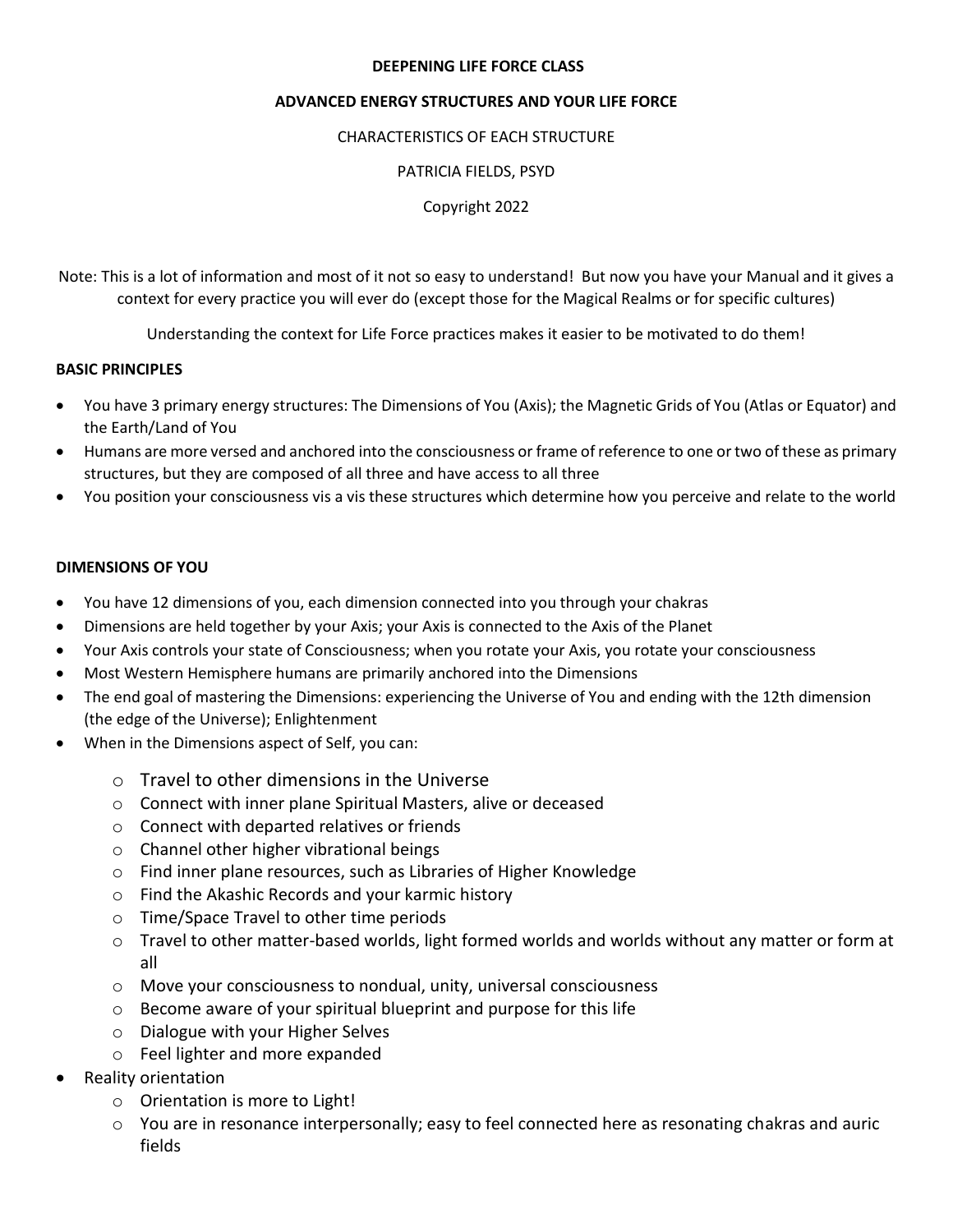- o Heart chakra oriented; so easier to be empathic, grateful, compassionate
- o Easier orientation to partner and couple
- o You feel connected to your multi-dimensionality
- o You feel protected by Beings like Guides who can guide you
- o Most folks here orient to a life purpose which gives meaning
- o Healers and other orient here toward fixing issues; finding root causes of issues; looking at karmic unfinished business
- o Orientation is to clearing things out…like old issues
- $\circ$  Can focus on past life clearings, reincarnation stories and stories in general
- o Can create splits where spirituality is more important than life; higher order energies are more important than life
- o Can give rise to being out of the body and not grounded
- o This is woo woo !!

# **THE EARTH/LAND OF YOU**

- This structure corresponds to your skin, your elements (earth, air, fire and water), your minerals, metals and ores and the 8<sup>th</sup> dimensional field inside your skin
- It connects you to the Earth as whole and the Earth as a Land mass; you are the Earth and the Land
- This part of your field carries your imprints, your attachment patterns, your history with matter and materialized reality
- Our bodies and Nature are interwoven, interdependent and co-creative
- Activation of this field and your Magnetic Grids is vital to embodiment
- This part of you should be grounded into the Earth at birth by your parents signaling that the piece of Land onto which you are born is special to you and imprints you into a family and culture with a vital history
- Living from this state of consciousness gives rise to:
	- o Feelings of deep belonging to Earth and tribe
	- o Deep respect for all life forms
	- o Strong feelings of being grounded and supported
	- o Sense of deep alchemy and relational connection to the place of birth
	- o Deep feelings of embodiment and the pleasure of embodiment
	- o Patterns of behavior and belief about life, love, relationships, survival
	- o Palpable feelings of being complete with your body, moment to moment
	- o Pleasure in being rooted in a strong material container-the body
	- o Being in right rhythm with the rhythms of the Earth and her seasons
	- o Being in right relationship to plants and animals
	- o Being in right connection to the galaxy
	- o Dialogues with the Earth, the Land and the "Stars"
	- o Felt sense of full completion at the end of life
	- o Connection to elders and elder spirit guides and ancestors
	- o Connection to animal and plant guides
	- o Orientation is not to process issues or "spirituality"; the on-going day to day lived experience in right relationship to the Earth and her seasons is primary as is the family and tribal connection.
	- o Connection is organized around the tribe's relationship to the Earth and to the rhythms of tribe and family

# **MAGNETIC GRIDS OF YOU**

• Magnetic field of the Earth emanates from the iron ore Core of the Earth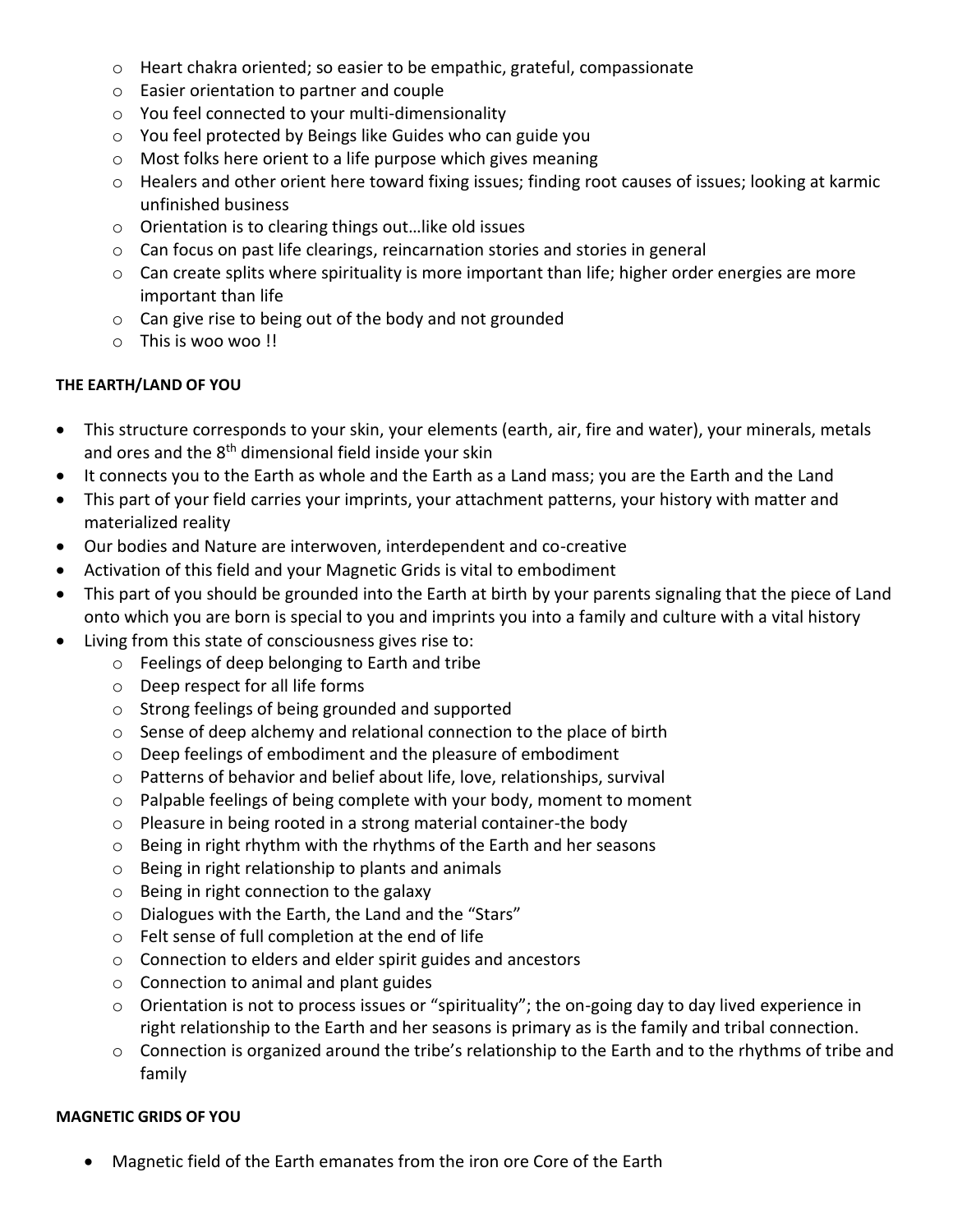- You have magnetic grids and points all throughout your body and brain
- These grids in your body correspond to the Magnetic Grids in the Earth which are the same as ley lines or earth meridians
- These grids are like veins within which propagate Life Force or Chi throughout you
- Powerful sound waves which help to clear the collective consciousness also propagate within the grids; sound waves are more powerful than light waves
- Sound waves through the grids give rise to the Life Force and Life itself
- These grids also contain the history of the earth, history of its spiritual evolution and devolution, and the heritage of all living beings; the history of the evolution of material reality; this is also shared with the Earth of you
- When you are born, your spirit anchors into these grids and when it does, you become "human" and an earthling (you are spirit in matter)
- Your dimensional self comes in with a soul blueprint; your connection to the grids materializes a life path which corresponds to your soul blueprint
- Prime Magnetic Grid points in the body: Tantien/hora, hora line, joints and bones
- True fulfillment of this aspect of you gives you a fullness of Life feeling and a high state of Awareness; OPEN FOCUS MIND and powerful feelings of creating
- Developing this aspect on an evolutionary level provides you the ability to live life in a higher vibration or octave; much less dual reality
- When your consciousness is primarily focused here you are aware of:
	- o Being in the present moment
	- o No karmic information
	- o Few guides
	- o Connections to the Life Force and Nature Devas
	- o Connection to Life throughout the Universe (as life force, not as beings)
	- o No mind or thoughts that get caught in issues
	- o Being in the Flow
	- o Making decisions wholly based on just following where there is chi; not based on soul blueprint
	- o The major energy centers on the Planet which support Life
	- o Being heavier, embodied, grounded
	- o You operate in OPEN FOCUS MIND-alpha brainwave synchrony
	- o Not strong interpersonal resonance and connectedness that way
	- o More emphasis on your being very differentiated; living from who you are
	- o Assumption about Life and Reality is that whatever happens is RIGHT AND IN FLOW (so fixing and clearing are not that important)
	- o Adaptation is key and replaces clearing issues

# **LIFE FORCE**

- The Life Force propagates through the ley lines of the Earth and through your body meridians
- Each planet has its own signature vibration or level of Life Force-there are higher and lower levels of Life Force
- The level of Life Force on a planet is set to an existence cycle on that planet; so, for example, the Life Force that was set during the dinosaur era is different from the level set for human existence
- In many ways the level of Life Force determines the quality of existence-the lower the level of Life Force, the lower quality of life; higher Life Force equals a higher quality of life and a higher quality of consciousness